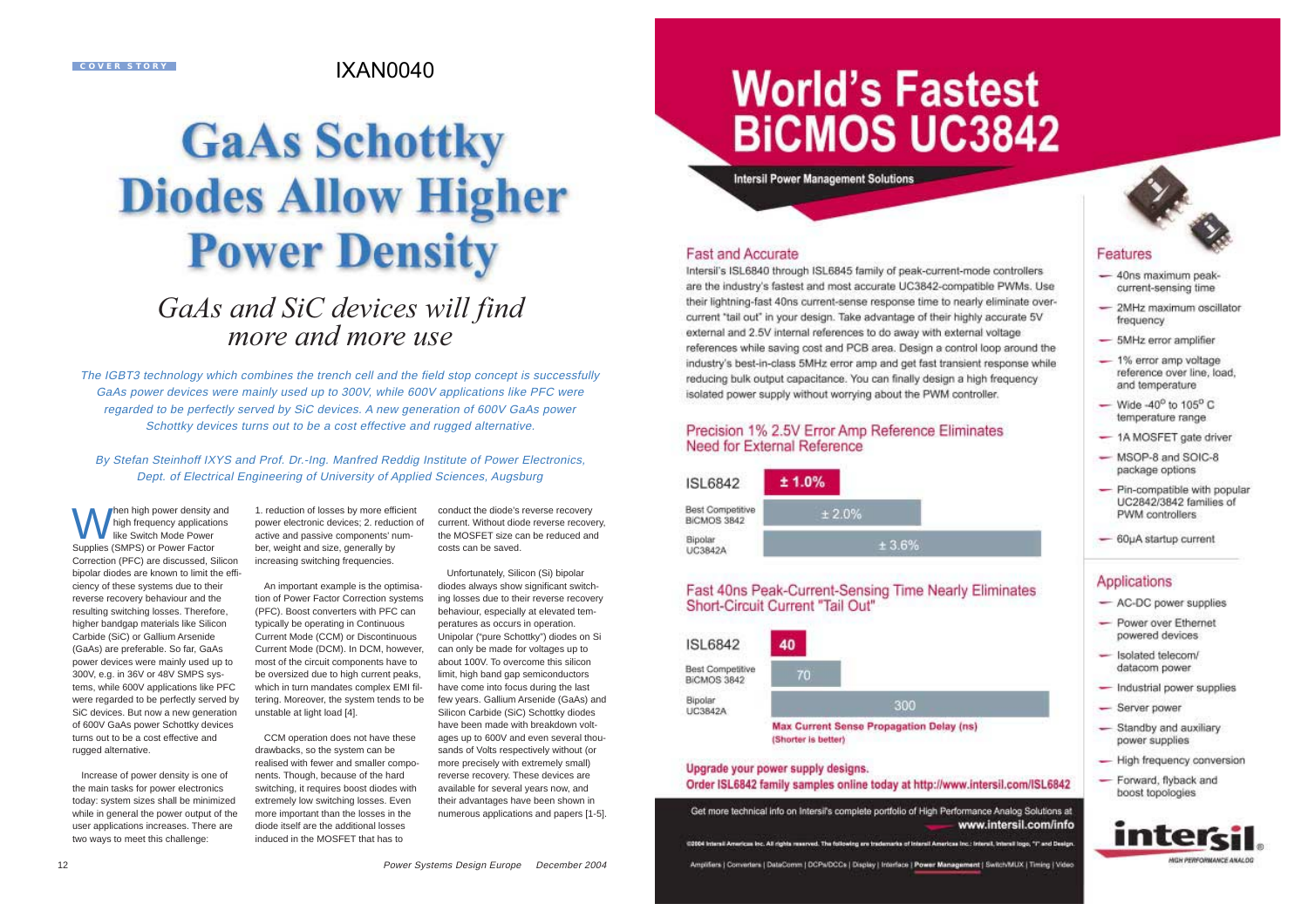### IXAN0040

Considering the general physical parameters of Si, SiC and GaAs, SiC seems to be the material of choice forhigh frequency power devices. It can withstand the highest electric field leading to diodes with very high breakdown voltages and low forward voltage drop. Moreover, it has the lowest thermal resistance allowing a higher on-state current density.

Nevertheless GaAs has some advantages, which have to be taken into account:

The non repetitive peak current in SiC is limited due to the significant positive temperature coefficient of the forward voltage drop [5]. Therefore the device size has to be chosen large enough to avoid over-current destruction. The 2nd gen. GaAs devices from IXYS offer more than two times higher surge currents for the same average current rating.

The junction capacitance of GaAs devices is much smaller compared to SiC (more than 5 times), even though SiC diodes can operate at higher current densities.

Avalanche capability is higher in GaAs. In SiC bipolar current flow can lead to defect growth and finally to the destruction of the device.

SiC technology still suffers from material problems, so costs are significantly higher than for GaAs, which offers larger wafer size, higher yield, no need for high temperature processing and higher growth rates.

 $\overline{\epsilon}$ 

So far, GaAs power Schottky devices only had been available with breakdown voltages up to 300V. For 600V applications, especially in the PFC market, SiC had been the only technology beyond the Silicon limits.

IXYS has now used its 2nd GenerationGaAs technology to introduce a 600V alternative [1, 2]. These devices, so called "Injection Mode Schottky Diodes", use the phenomenon of minority carrier injection. When the Schottky barrier is chosen to be higher than half the semiconductor's band gap, the region close





Figure 1. Typical forward characteristics of Gen.1 and Gen.2 GaAs and SiC Schottky diodes, 300V/10A types.

to the metal becomes p-type because electrons from the semiconductor enterthe metal until the Fermi level is flat.Under forward bias, the holes from this p-type layer are injected into the neutral n- region and so carry a part of the current. Furthermore at high current densities, additional electrons are entering the n- region to maintain charge neutrality. This leads to a conductivity modulation of the n- layer [8].

decreasing differential resistance with increasing current flow and temperature (Figure 2), leading to lower VF, higher surge current capability and higher current rating. Due to the very short minority carrier lifetime in GaAs, the resulting reverse recovery still is extremely low compared to Silicon devices.

As a consequence the diodes show

Gen.1 GaAs (pure Schottky diode) shows almost no temperature dependency but has the highest VF at high currents. Gen.2 GaAs (injection mode Schottky diode) shows decreasing differential resistivity with increasing current and temperature due to minority carrier injection and resulting conductivity modulation. They even outperform typical SiC devices.

In the new DGSS10-06CC, two of these 2nd Generation 300V Schottky diodes are series connected in a backside isolated ISOPLUS220 package. By this, the resulting capacitance is reduced not only by the series connection of the two junction capacitances, but also the ISOPLUS package offers a much lower parasitic capacitance than a comparable standard TO220 package (15pF compared to 124pF [3]).

To give an application example, different diodes (600V, 10A) were tested in a typical 200W PFC circuit. This boost converter was running in continuous current mode (CCM). Input voltage varied from 90V to 260V, switching frequency from 110kHz to 250kHz. Measurementswere done at 20°C and 70°C environment temperature. The PFC transistor was an 11N60S5 MOSFET by Infineon. The temperatures of the diode and transistor were measured to characterisethe losses. The schematic of such aPFC board is shown in Fig 2.

Figure 3 shows a typical measurement result of system efficiency vs. input voltage. It can be seen, that the usage of GaAs and SiC Schottky diodes leads to significantly higher efficiencies compared to the ultrafast Si diodes as expected from their superior properties.



Figure 2. Simplified Power Factor Correction Circuit.



Figure 3. Typical measurement results of PFC efficiency for different diode types at 200kHz at 70°C.



Figure 4. PFC efficiency for different diode types and temperatures vs. switching frequency at 220V input voltage.